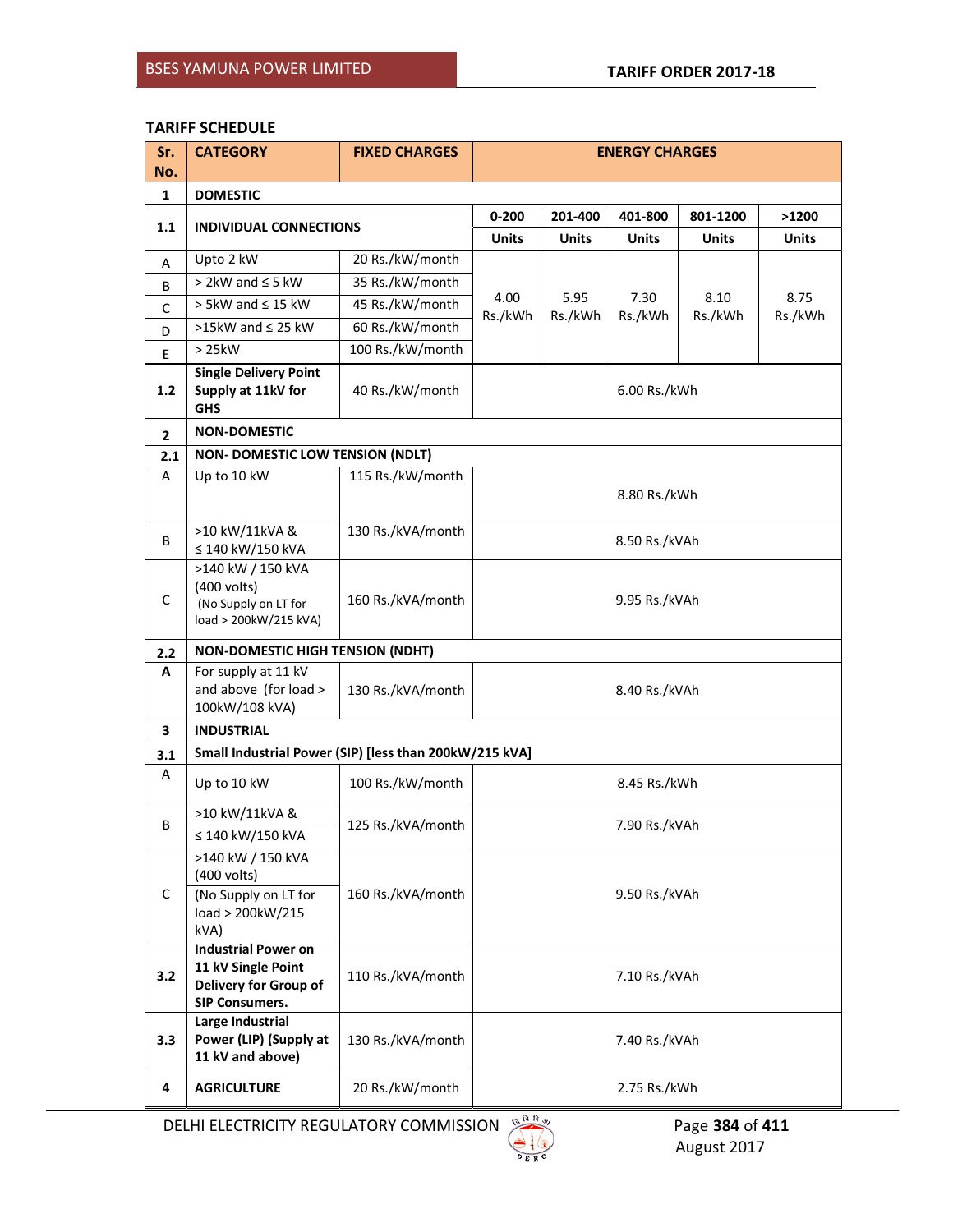# BSES YAMUNA POWER LIMITED **TARIFF ORDER 2017-18**

| Sr.<br>No.              | <b>CATEGORY</b>                                                                      | <b>FIXED CHARGES</b>                                                     | <b>ENERGY CHARGES</b>                                                |  |  |  |  |  |
|-------------------------|--------------------------------------------------------------------------------------|--------------------------------------------------------------------------|----------------------------------------------------------------------|--|--|--|--|--|
|                         |                                                                                      |                                                                          |                                                                      |  |  |  |  |  |
| 6                       | <b>PUBLIC LIGHTING</b>                                                               |                                                                          |                                                                      |  |  |  |  |  |
| 6.1                     | <b>Metered</b>                                                                       |                                                                          |                                                                      |  |  |  |  |  |
|                         | Street Lighting,<br>Signals and Blinkers.                                            |                                                                          | 7.30 Rs./kWh                                                         |  |  |  |  |  |
| 6.2                     | <b>Unmetered</b>                                                                     |                                                                          |                                                                      |  |  |  |  |  |
|                         | <b>Street Lighting</b><br>Signals and Blinkers.                                      |                                                                          | 7.80 Rs./kWh                                                         |  |  |  |  |  |
| $\overline{\mathbf{z}}$ | <b>DELHI JAL BOARD (DJB)</b>                                                         |                                                                          |                                                                      |  |  |  |  |  |
| 7.1                     | Supply at LT                                                                         |                                                                          |                                                                      |  |  |  |  |  |
| А                       | Up to 10 kW                                                                          | 100 Rs./kW/month                                                         | 8.00 Rs./kWh                                                         |  |  |  |  |  |
| B                       | >10 kW/11kVA &<br><= 140 kW/150 kVA                                                  | 115<br>Rs./kVA/month                                                     | 7.80 Rs./kVAh                                                        |  |  |  |  |  |
| $\mathsf{C}$            | >140 kW / 150 kVA<br>(400 volts)<br>(No Supply on LT for<br>load > 200kW/215<br>kVA) | 160 Rs./kVA/month                                                        | 9.30 Rs./kVAh                                                        |  |  |  |  |  |
| 7.2                     | Supply at 11 kV and<br>above                                                         | 130 Rs./kVA/month                                                        | 7.20 Rs./kVAh                                                        |  |  |  |  |  |
| 8                       | <b>DELHI</b><br><b>INTERNATIONAL</b><br><b>AIRPORT LIMITED</b><br>(DIAL)             | 160 Rs./kVA/month                                                        | 7.90 Rs./kVAh                                                        |  |  |  |  |  |
| 9                       | <b>RAILWAY TRACTION</b>                                                              | 160 Rs./kVA/month                                                        | 6.80 Rs./kVAh                                                        |  |  |  |  |  |
| 10                      | <b>DELHI METRO RAIL</b><br><b>CORPORATION</b><br>(DMRC)                              | 130 Rs./kVA/month                                                        | 6.10 Rs./kVAh                                                        |  |  |  |  |  |
| 11                      | <b>ADVERTISEMENTS</b><br><b>AND HOARDINGS</b>                                        | 600<br>Rs./month/hoarding                                                | 11.20 Rs./kVAh                                                       |  |  |  |  |  |
| 12                      | <b>TEMPORARY SUPPLY</b>                                                              |                                                                          |                                                                      |  |  |  |  |  |
| 12.1                    | <b>Domestic Connections</b><br>including Group<br><b>Housing Societies</b>           | Same rate as that<br>of relevant<br>category                             | Same as that of relevant category without any<br>temporary surcharge |  |  |  |  |  |
| 12.2                    | For threshers<br>during the threshing<br>season                                      | <b>Electricity Tax of</b><br>MCD: Rs. 270 per<br>connection per<br>month | Flat rate of Rs. 5,400 per month                                     |  |  |  |  |  |
| 12.3                    | All other connections<br>including construction<br>projects                          | Same rate as that<br>of the relevant<br>category                         | 1.30 times of the relevant category of tariff                        |  |  |  |  |  |
| 13                      | Charging Stations for E-Rickshaw/ E-Vehicle on Single Delivery Point                 |                                                                          |                                                                      |  |  |  |  |  |
| 13.1                    | Supply at LT                                                                         | $\qquad \qquad \blacksquare$                                             | 5.50 Rs./kWh                                                         |  |  |  |  |  |
| 13.2                    | Supply at HT                                                                         | $\frac{1}{2}$                                                            | 5.00 Rs./kVAh                                                        |  |  |  |  |  |

DELHI ELECTRICITY REGULATORY COMMISSION **Page 385** of **411 Page 385** of **411** 

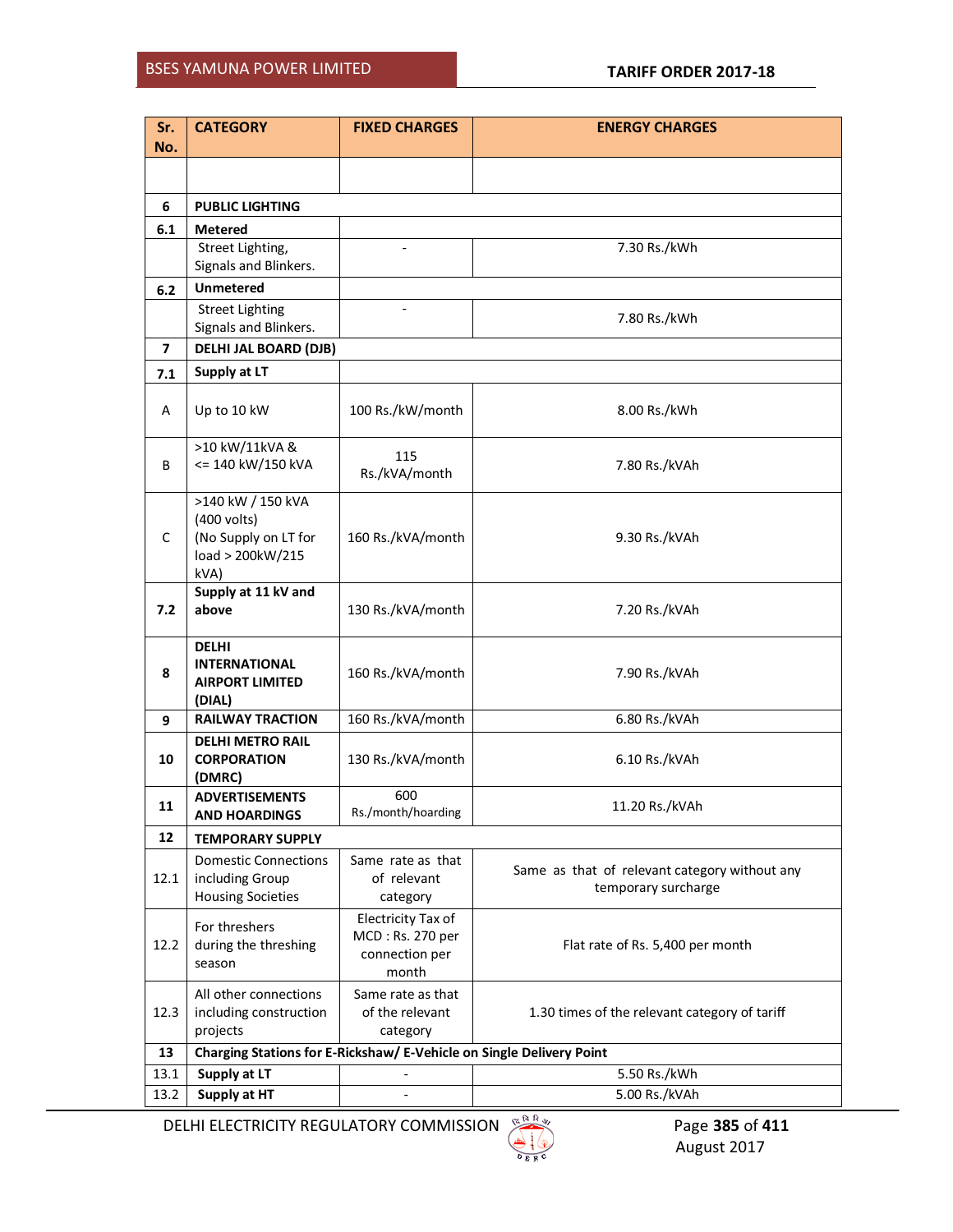# **Notes:**

1. For all categories other than Domestic, Fixed Charges are to be levied based on billing demand per kW/kVA or part thereof. Where the Maximum Demand (MD), as defined in *DERC (Supply Code and Performance Standards) Regulations, 2017*, reading exceeds sanctioned load/contract demand, a surcharge of 30% shall be levied on the fixed charges corresponding to excess load in kW/kVA for such billing cycle only. Wherever, sanctioned load/contract demand is in kW/HP, the kVA shall be calculated on basis of actual power factor of the consumer, for the relevant billing cycle.

# **2. Time of Day (TOD) Tariff**

- a. TOD tariff shall be applicable on all consumers (other than Domestic) whose sanctioned load/MDI (whichever is higher) is 25kW/27kVA and above as shown in the table below.
- b. Option of TOD tariff shall also be available for all consumers (other than Domestic) whose sanctioned load/MDI (whichever is higher) is 11kW/12kVA to 25kW/27kVA. If the consumer who has opted for TOD of sanctioned load between 11kW/12kVA to 25kW/27kVA, the charges for up-gradation of meters , if any, shall be borne by respective consumers.
- c. The Commission has decided to retain the Rebate during the Off Peak hours and Peak hours Surcharge at 20%. Optional ToD Consumers will have the option to move back to non-ToD regime only once within one Financial Year.

| <b>Months</b>     | <b>Peak Hours</b>                     | Surcharge on<br><b>Energy</b><br><b>Charges</b> | <b>Off-Peak</b><br><b>Hours</b> | <b>Rebate on Energy</b><br><b>Charges</b> |
|-------------------|---------------------------------------|-------------------------------------------------|---------------------------------|-------------------------------------------|
| May-<br>September | 1300-1700 hrs<br>and<br>2100-2400 hrs | 20%                                             | 0300-0900 hrs                   | 20%                                       |

d. For other than Peak and Off-Peak hours normal Energy Charges shall be applicable.

- 3. Additional rebate of 2.5% on the Energy Charges for supply at 33/66 kV and 4% for supply at 220 kV shall be admissible.
- 4. Maintenance Charges on street lights, wherever maintained by DISCOMs, shall be payable @ Rs. 84/light point/month and material cost at the rate of Rs. 19/light point/month as per the Commission's Order dated 22 September 2009 in addition to the specified tariff. These charges are exclusive of applicable taxes and duties.
- 5. The valid Factory Licence shall be mandatory for applicability of Tariff under Industrial category:

Provided that in case where the Factory Licence has expired and its renewal application is pending with the concerned authority, the DISCOMs shall bill such consumers as per Tariff applicable under Non Domestic category;

Provided further that on renewal of the Factory Licence, the DISCOMs shall adjust the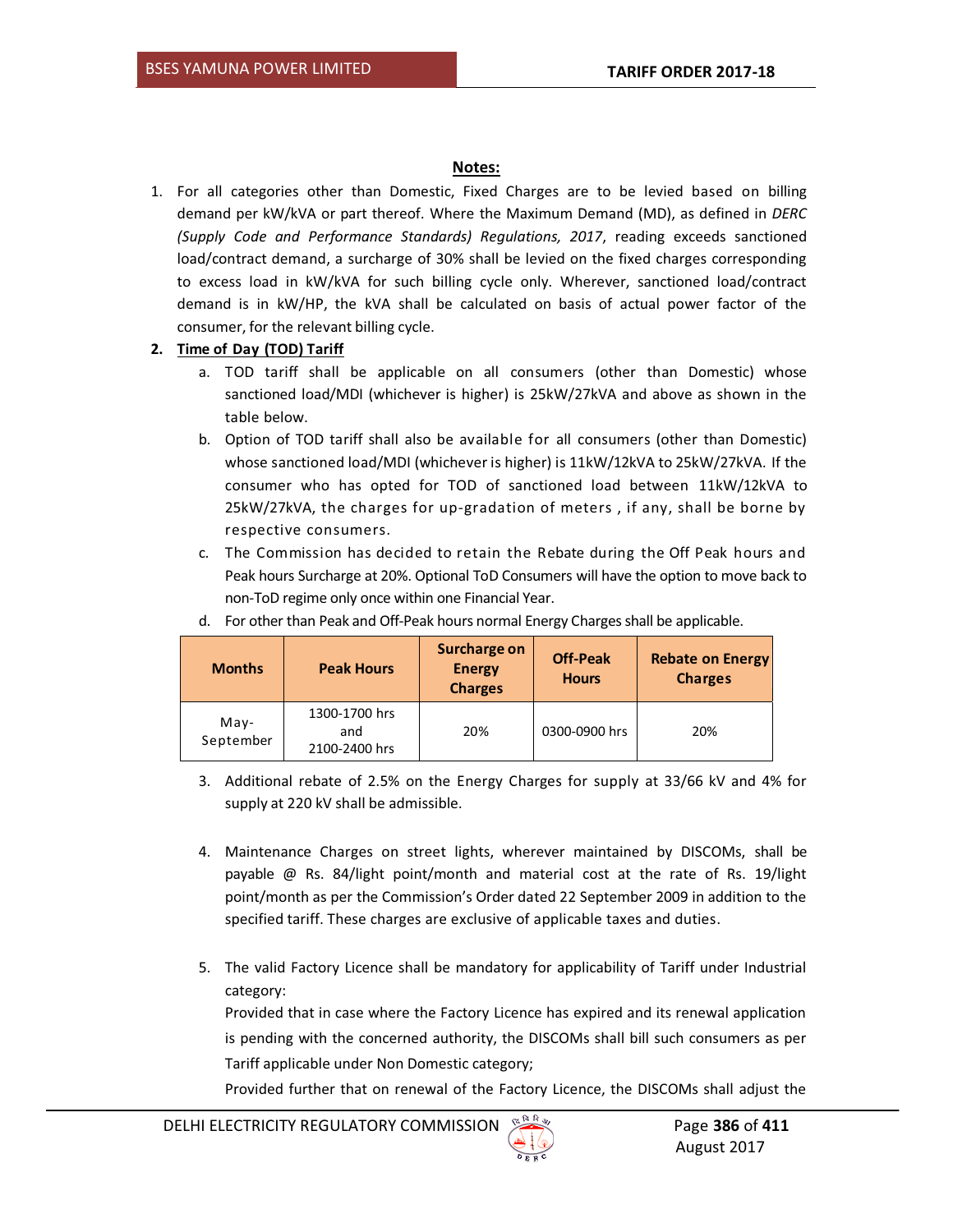bills of such consumers as per applicable Tariff under Industrial category from the effective date of renewal of such Licence.

- 6. The above tariff rates shall be subject to following additional surcharges to be applied only on the basic Fixed Charges and Energy Charges excluding all other charges e.g., LPSC, Arrears., Electricity Tax/Duty, PPAC, load violation surcharge, etc.:
	- i. 8% towards recovery of past accumulated deficit to the consumers, and,
	- ii. 3.70% towards recovery of Pension Trust Charges of erstwhile DVB Employees /Pensioners as recommended by GoNCTD.
- 7. The Distribution Licensee shall levy PPAC after considering relevant ToD Rebate/Surcharge on energy charges available to the consumers.
- 8. For prepaid consumers, the additional rebate of 1% shall be applicable on the basic Energy Charges, Fixed Charges and all other charges on the tariff applicable.
- 9. The Single Point Delivery Supplier (Group Housing Societies) shall charge the Domestic tariff as per slab rate of 1.1 to its Individual Members availing supply for Domestic purpose and Non Domestic Tariff for other than domestic purpose. Any Deficit/Surplus due to sum total of the billing to the Individual Members as per slab rate of tariff schedule 1.1 and the billing as per the tariff schedule 1.2 including the operational expenses of the Single Point Delivery Supplier shall be passed on to the members of the Group Housing Societies on pro rata basis of consumption.
- 10. Individual Domestic Consumers availing the supply at single delivery point through Group Housing Society, shall claim the benefit of subsidy, applicable if any, as per the Order of GoNCTD. Group Housing Society shall submit the details of eligible consumers with consumption details and lodge claim of subsidy on behalf of individual members from DISCOMs.
- 11. The Single Point Delivery Supplier availing supply at NDHT shall charge the NDHT tariff to its LT consumers and in addition shall be entitled to charge an extra upto 5% of the bill amount at NDHT tariff to cover losses and all it's expenses.
- 12. The Commercial Consumers of DMRC and DIAL who have sanctioned load above 215 kVA but served at LT (415 Volts) such consumers shall be charged the tariff applicable to Non-domestic LT (NDLT) category greater than 140kW/150kVA (415 Volts).
- 13. The rates stipulated in the Schedule are exclusive of electricity duty and other taxes and charges, as levied from time to time by the Government or any other competent authority, which are payable extra.

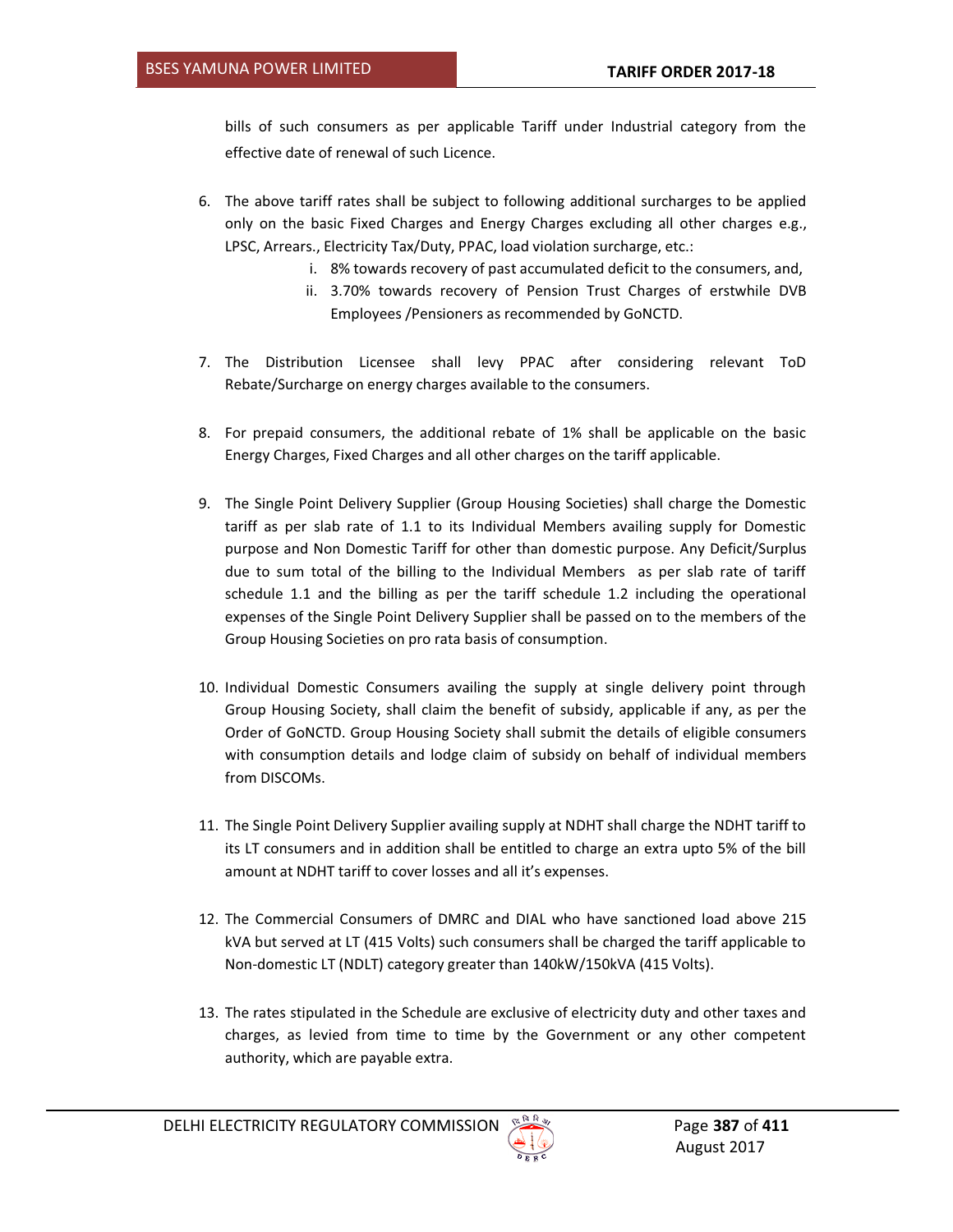- 14. In the event of the electricity bill rendered by the Distribution licensee, not being paid in full within the due date specified on the bill, a surcharge  $\omega$  1.5% per month shall be levied. The LPSC shall be charged for the number of days of delay in receiving payment from the consumer by the Distribution Licensee, until the payment is made in full without prejudice to the right of the licensee to disconnect the supply after due date, in the event of non-payment in accordance with Section 56 of Electricity Act, 2003. This will also apply to temporary connections and enforcement cases, where payment of final bill amount after adjustment of amount as per directions of the Court and deposit, is not made by due date.
- 15. No payment shall be accepted by the Petitioner from its consumers at its own collection centres/mobile vans in cash towards electricity bill exceeding Rs. 4,000/- except from blind consumers, for court settlement cases & payment deposited by the consumers at designated scheduled commercial bank branches upto Rs. 50,000/-. Violation of this provision shall attract penalty to the level of 10% of total Cash collection exceeding the limit.
- 16. Wherever the Fixed or Energy Charges are specified in Rs. per kVAh, for the purpose of billing, the kVAh as read from the meter in the relevant billing cycle shall be used.

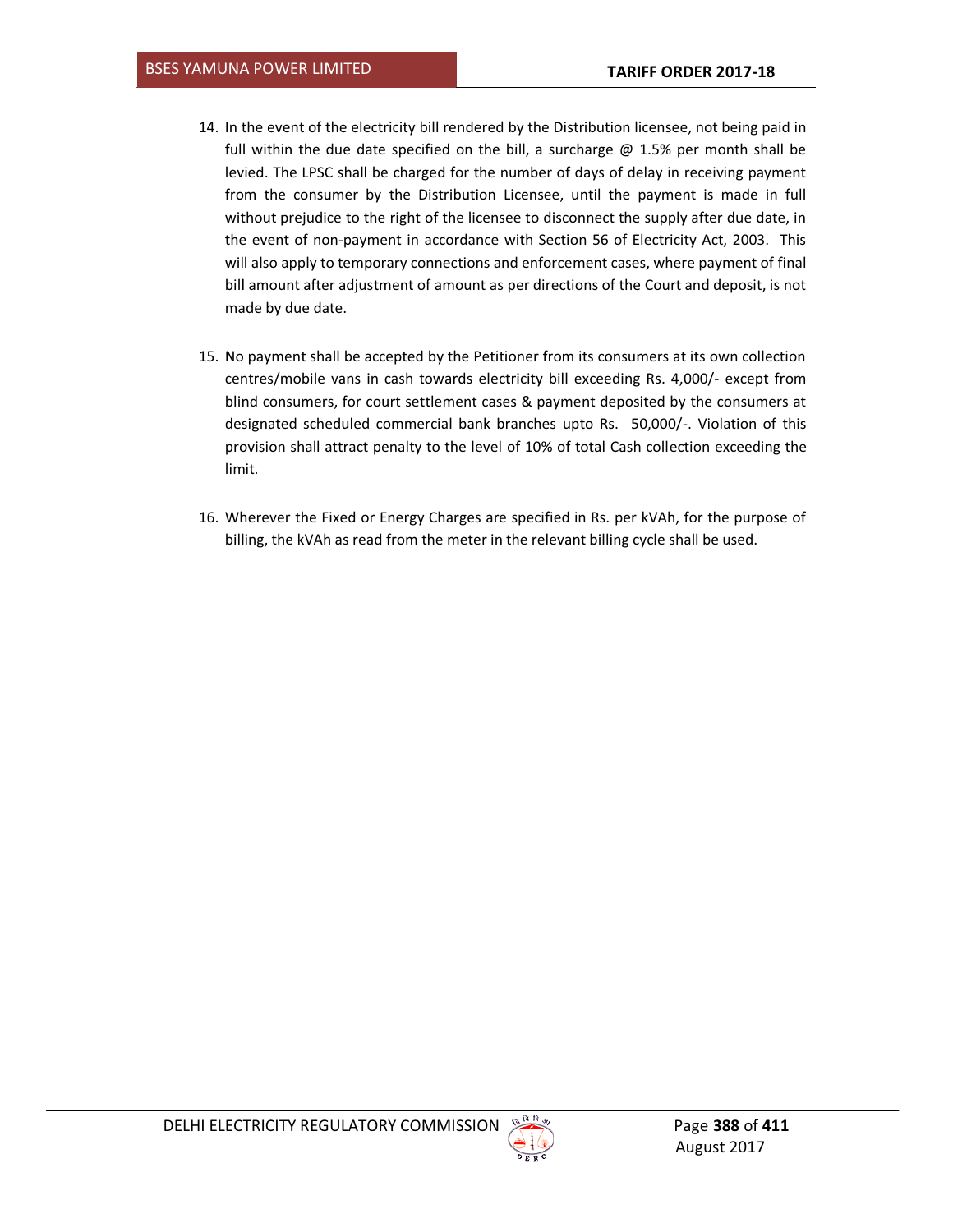# **Other Terms and Conditions**

## **1. DOMESTIC CATEGORY**

**1.1 Domestic Lighting, Fan and Power (Single Delivery Point and Separate Delivery Points/Meters)** 

# **Available to following:**

- a. Residential Consumers
- b. Hostels of recognized/ aided institutions which are being funded more than 90% by Municipal Corporation of Delhi or Government of the NCT of Delhi or any other Government/local bodies [local bodies include NDMC and MCDs (North, South & East)].
- c. Staircase lighting in residential flats separately metered.
- d. Compound lighting, lifts and water pumps etc., for drinking water supply and fire-fighting equipment in residential complexes, if separately metered.
- e. In group housing societies etc. for bonafide use of lighting/fan and power, subject to the provision that the supply is at single delivery point for combined lighting/fan & power.
- f. Dispensary/Hospitals/Public Libraries/School/College/ Working Women's Hostel/ Orphanage/ Charitable homes run and funded by more than 90% by Municipal Corporation of Delhi or Government of the NCT of Delhi or any other Government/local bodies.
- g. Small Health Centre's approved by the Department of Health, Government of NCT of Delhi for providing Charitable Services only.
- h. Recognized Centre's for welfare of blind, deaf and dumb, spastic children, physically handicapped persons, mentally retarded persons, as approved by the Government of NCT of Delhi and other Government.
- i. Public parks except temporary use for any other purpose.
- j. Bed and Breakfast Establishments (Residential Premises) registered u/s 3 of the National Capital Territory of Delhi (Incredible India) Bed and Breakfast Establishments (Registration & Regulations) Act, 2007.
- k. Paying Guests/Students' Hostel registered under any scheme approved by GoNCTD.
- l. Places of worship.
- m. Cheshire homes/orphanage.
- n. Shelter Homes (including Night Shelters) approved by Delhi Urban Shelter Improvement Board, GoNCTD.
- o. Electric crematoriums.
- p. Gaushala Registered under GoNCTD.
- q. Professionals i.e. individuals engaged in those activities involving services based on professional skills, viz Doctor, Lawyer, Architect, Chartered Accountant, Company Secretary,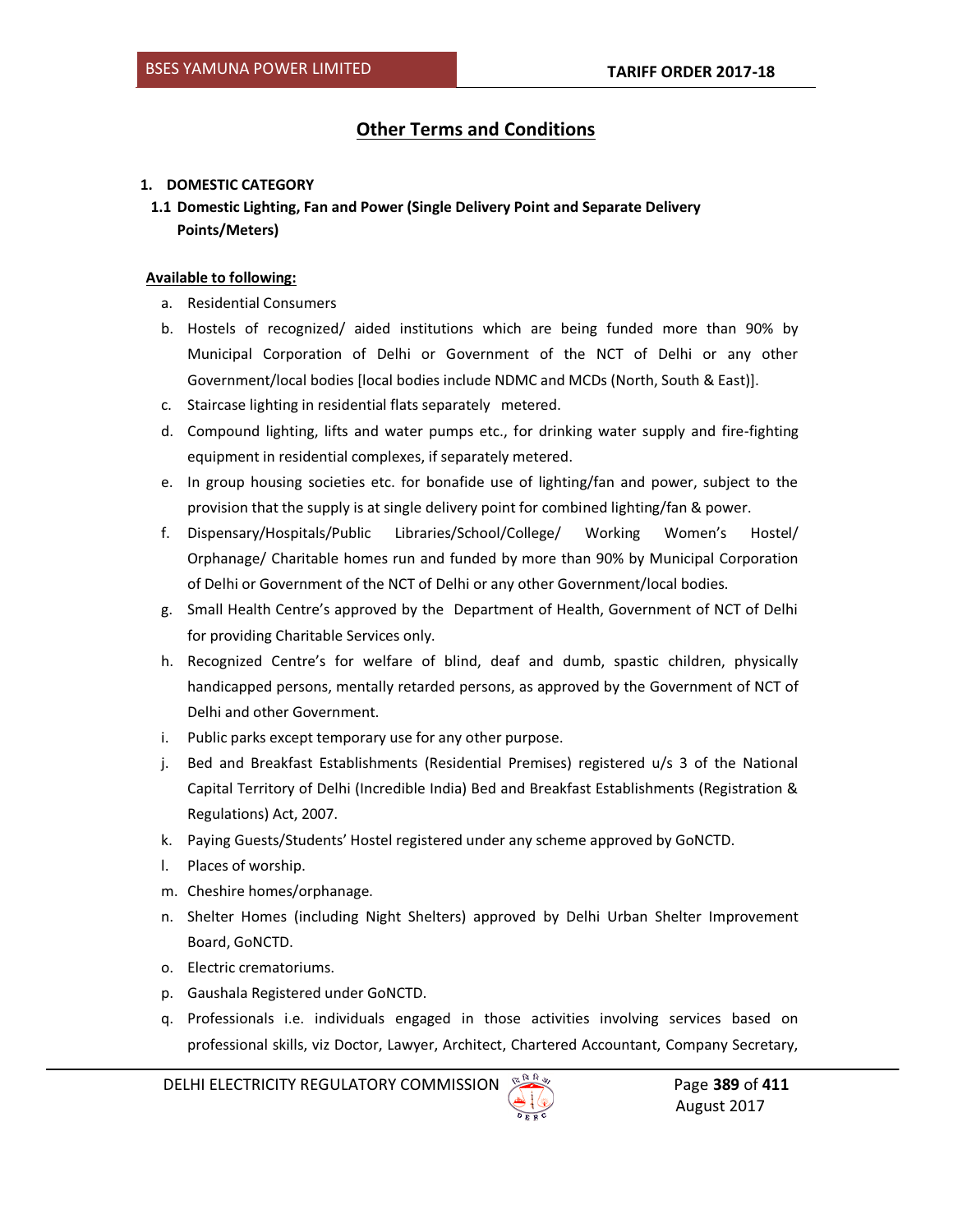Cost & Works Accountant, Engineer, Town Planner, Media Professional and Documentary Film Maker may utilize the domestic connection at their residence for carrying out their professional work in the nature of consultancy without attracting non-domestic tariff for the electricity consumed, provided that the area used for professional activity does not exceed the area permitted to be used for such activity in residential area under the Master Plan for Delhi, 2021 (MPD-2021), which as per MPD-2021 is permissible on any one floor only but restricted to less than 50% of the permissible or sanctioned FAR whichever is less on that plot or dwelling unit.

- r. Available, for loads up to 21 kW, to farm houses for bonafide domestic self use.
- s. The consumers running small commercial establishments from their households having sanctioned load upto 5kW shall be charged domestic tariff.
- t. Cattle Farms / Dairy Farms / Dhobi Ghat with a total consumption of not more than 400 units/month.

### **1.2 Domestic Connection on 11 kV single delivery point**

Same as 1.1 - For GHS flats and for individuals having sanctioned load above 100 kW/108kVA

Group Housing Society (GHS) shall mean a residential complex owned/managed by a Group Housing Society registered with Registrar, Cooperative Societies, Delhi / registered under Societies Act, 1860 and for sake of brevity the definition shall include residential complex developed by a Developer and approved by appropriate authority.

#### **2. NON-DOMESTIC**

## 2.1 **Non-Domestic (Low Tension) – NDLT**

Available to all consumers having load (other than the industrial load) up to 200 kW/215 kVA for lighting, fan & heating/cooling power appliances in all non-domestic establishments as defined below:

- a. Hostels/Schools/Colleges/Paying Guests
- b. Auditoriums, Lawyer Chambers in Court Complexes, Hospitals, nursing homes/diagnostic Centres other than those run by Municipal Corporation of Delhi or the Government of NCT of Delhi (other than those covered under domestic category).
- c. Railway's (other than traction), Hotels and restaurants
- d. Cinemas
- e. Banks/Petrol pumps
- f. All other establishments, i.e., shops, chemists, tailors, washing, dyeing etc. which do not come under the Factories Act.
- g. Fisheries, piggeries, poultry farms, floriculture, horticulture, plant nursery
- h. Farm houses being used for commercial activity

**DELHI ELECTRICITY REGULATORY COMMISSION SERVICE PAGE 390 of 411** 

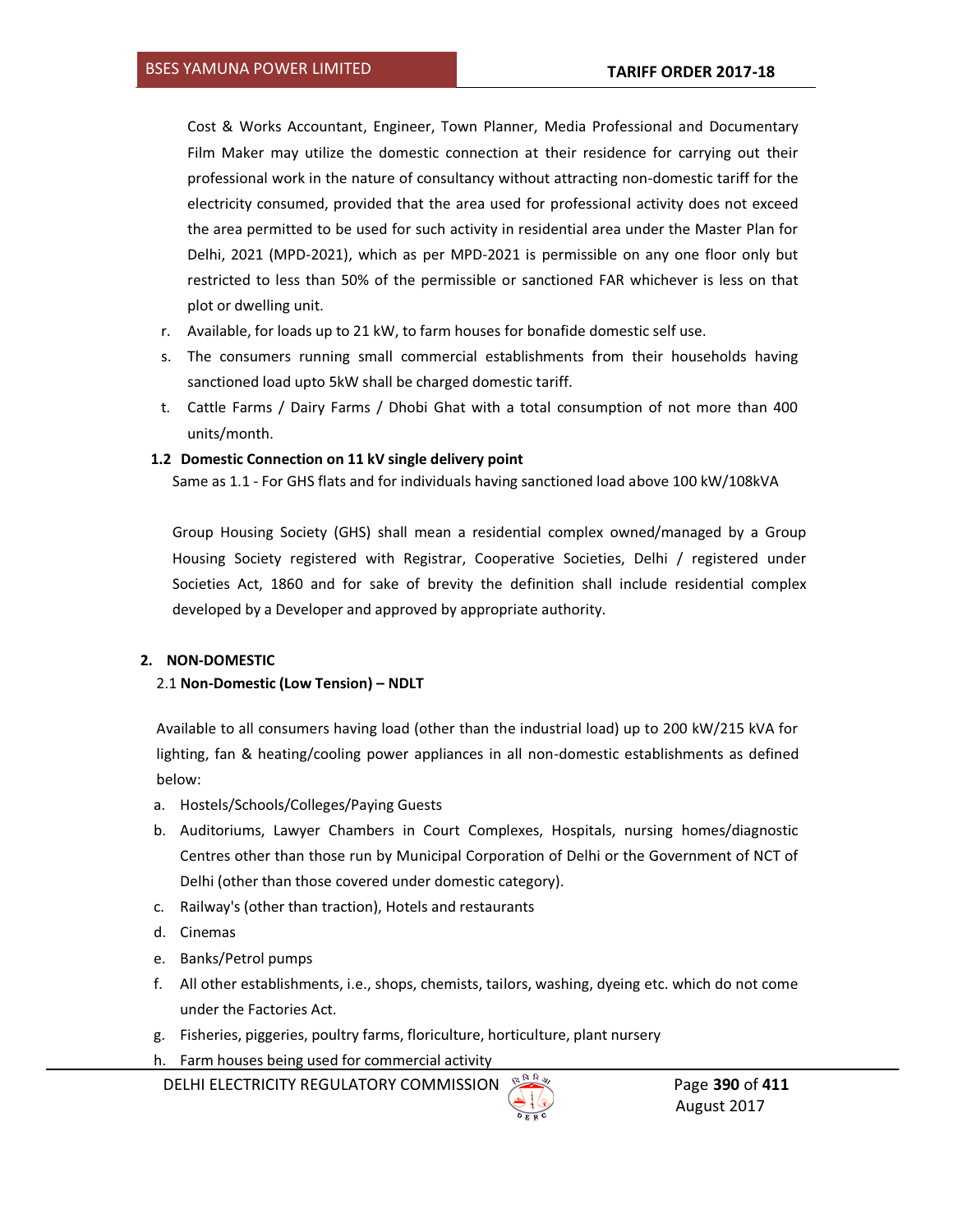- i. DMRC for its commercial activities other than traction.
- j. DIAL for commercial activities other than aviation activities.
- k. Ice-cream parlours
- l. Any other category of consumers not specified/covered in any other category in this Schedule

2.2 **Non-Domestic High Tension (NDHT)**: Non-Domestic Power at 11 kV or above at Single Delivery Point for Commercial Complexes

- a. Available to consumers having load (other than industrial load) above 100 kW/108 kVA for Non- Domestic establishments including pumping loads of DDA/MCD and supply to Delhi Metro Rail Corporation (DMRC) Ltd. for their on-going construction projects etc and for commercial purposes other than traction.
- b. Available to commercial complexes having load more than 100kW/108kVA for group of consumers for non-domestic use.

### **3. INDUSTRIAL**

- 3.1 **Small Industrial Power (SIP)**: Available to Industrial consumers with load up to 200kW/210kVA including lighting, heating and cooling load.
- 3.2 **Industrial Power (SIP) at 11 kV or above** : On single delivery point for group of SIP consumers provided load of any individual consumer does not exceed 100 kW/108kVA.
- 3.3 **Large Industrial Power (LIP) for Supply at 11 kV or above**: Available as primary power to large industrial consumers having load above 100 kW/108kVA including lighting load.
- **4. AGRICULTURE:** Available for load up to 20 kW for tube wells for irrigation, threshing, and kutticutting in conjunction with pumping load for irrigation purposes and lighting load for bonafide use in Kothra.
- **5. MUSHROOM CULTIVATION:** Available for mushroom growing/cultivation up to 140 kW/150 kVA.
- **6. PUBLIC LIGHTING:** Street lighting, Signals & Blinkers
	- a. All street lighting consumers including MCD, DDA, PWD/CPWD, Slums depts./ DSIIDC /MES / GHS etc.
	- b. Traffic signals and blinkers of Traffic Police
- **7. DELHI JAL BOARD:** Available to DJB for pumping load & Water Treatment Plants.
- **8. DELHI INTERNATIONAL AIRPORT LIMITED:** Available to DIAL for aviation activities.
- **9. RAILWAY TRACTION (other than DMRC):** Available for railway traction for sanctioned load above 100 kW/108 kVA.